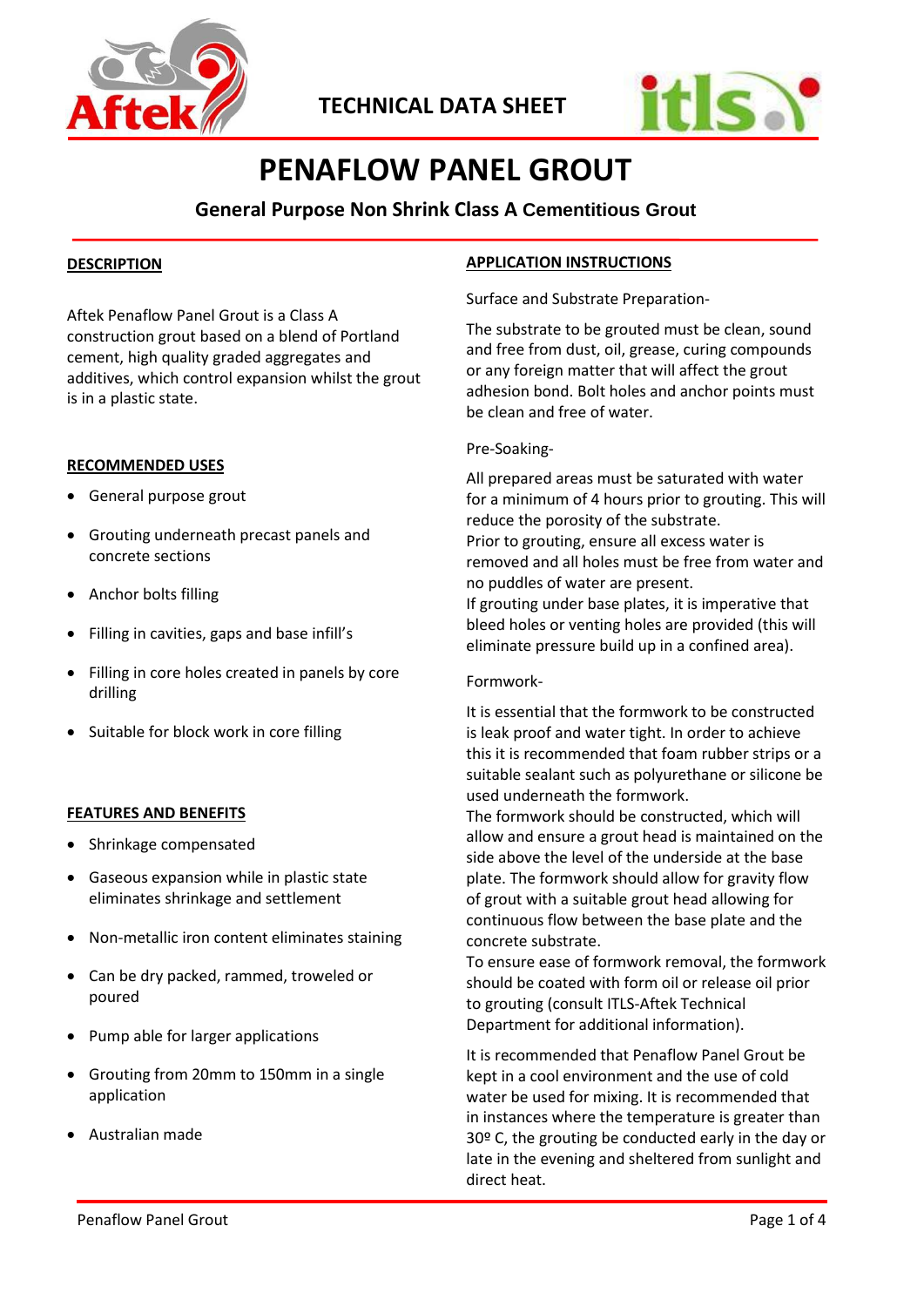



## Mixing-

Penaflow Panel Grout is ready to use, simply requiring the addition of water.

Penatech HS Grout must be mixed with a mechanical mixer with a high shear mixer or a suitable drum mixer that creates a forced action mixing.

For smaller quantity mixing, an electric drill with a spiral mixing paddle is suitable. The speed drill should be approx. 500-600 rpm.

DO NOT MIX BY HAND.

| Dry Pack/Stiff            | Add 2.7 - 2.9 litres |  |
|---------------------------|----------------------|--|
| Grout:                    | per 20kg bag         |  |
| Plastic/                  | Add 3.0 - 3.4 litres |  |
| <b>Trowellable Grout:</b> | per 20kg bag         |  |
| <b>Flowable/ Pourable</b> | Add 3.6 - 4.0 litres |  |
| Grout:                    | per 20kg bag         |  |

Always add the grout powder to the pre-measured water. DO NOT ADD ADDITIONAL WATER AS GROUT WIL SEGGREGATE AND BLEED AFFECTING PERFORMANCE.

The selected water level should be accurately measured and added to a suitable mixing container.

Add the powder (grout) to the water and mix for 3-5 minutes until a homogeneous consistent mix is obtained.

DO NOT ADD ADDITIONAL WATER OTHER THAN SPECIFIED ABOVE. DISCARD ANY GROUT THAT HAS STIFFENED OR IS UNWORKABLE.

## Placement-

Penaflow Panel Grout can be placed in three different ways:

1. Dry Pack/ Stiff Grout- (2.7 - 2.9 litres water per bag)

> Ensure sufficient water is present to obtain a stiff/ dry pack consistency. If the grout is too dry, insufficient hydration of the cements will cause low strength gain and inadequate curing. Using a tamping rod or a suitable temping tool, apply the grout in the required position tamping to ensure adequate compaction.

2. Gravity flow using header box-

Mix the grout to a flowable consistency and pour grout from one side to avoid air entrapment. Ensure a grout head box is used and the grout head is maintained at all times. This will ensure continuous flow of grout without the possibility of air entrapment.

3. Large volume pumping-

Mix the grout using a forced action mixer. A positive displacement pump is the recommended pump for large placement application. For large grout pours ensure the grout is pumped from the bottom upwards as this will minimize any air entrapment and ensure complete void filling. For base plates pump from one side ensuring an air bleeder hole is available in the formwork or base plate to ensure any build- up of pressure is released from the bleeder hole.

DO NOT VIBRATE OR USE MECHANICAL VIBRATOR TO ASSIST FLOW.

For special grout application and placement contact an Aftek office for further details.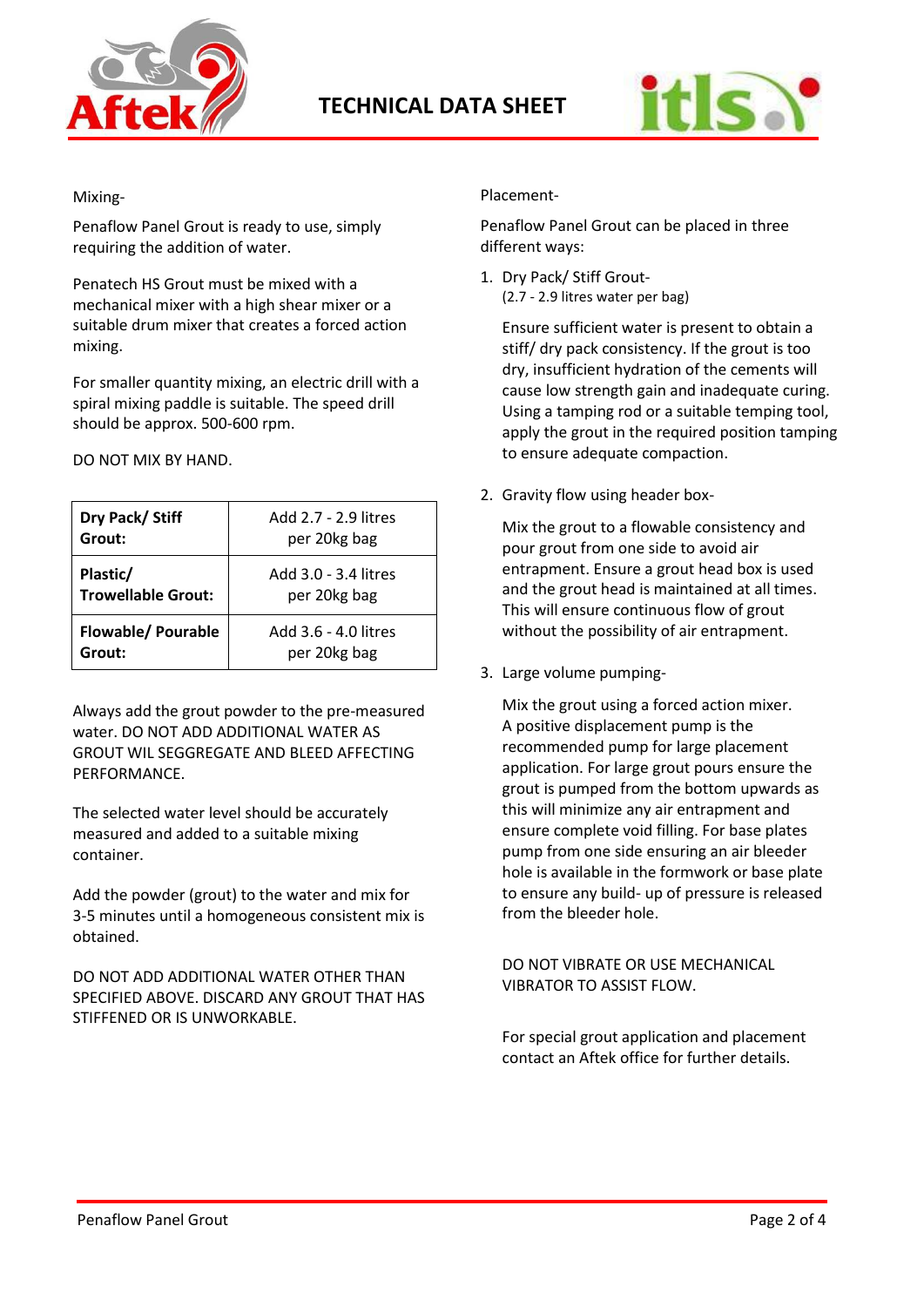





*DRAWING 1.1*

## Curing-

On completion of grout application, all exposed grout should be cured in accordance to 'good practices' in concrete curing. The exposed grout should be covered with plastic sheeting, wet hessian or wet liquid curing compounds such as the Curecon range at Aftek Curing Compounds. Consult your Aftek representative for advice on the most suitable product.

Curing plays a vital role in ultimate grout performance and strength development.

| <b>TYPICAL PROPERTIES</b>            |                                                       |  |  |  |
|--------------------------------------|-------------------------------------------------------|--|--|--|
| Appearance                           | Grey powder<br>(grey when mixed)                      |  |  |  |
| Fresh wet density<br>$\text{Kg/m}^3$ | Approx. 2190 kg/m <sup>3</sup><br>(flowable/pourable) |  |  |  |
| <b>Application Temp</b>              | Minimum 10º C<br>Maximum 30º C                        |  |  |  |
| <b>Expansion characteristics</b>     | Expansion 1-2%<br><b>Plastic state</b>                |  |  |  |
| Time for Expansion                   | Start 15 min<br>Finish 3 hrs<br>(plastic state)       |  |  |  |
| Bleed                                | 0%                                                    |  |  |  |
| <b>Youngs Modulus</b>                | 25 GPa                                                |  |  |  |

| <b>SETTING TIMES</b>                   |             |             |             |  |  |
|----------------------------------------|-------------|-------------|-------------|--|--|
| Consistency                            | Dry<br>Pack | Trowellable | Flowable    |  |  |
| Initial Set (hours)                    | 1.5         | 3.0         | 4.5         |  |  |
| Final Set (hours)                      | 2.5         | 4.5         | 6.5         |  |  |
| Water<br>requirement<br>Litres per bag | $2.7 - 2.9$ | $3.0 - 3.4$ | $3.6 - 4.0$ |  |  |
| Tested at 20ºC 50% RH                  |             |             |             |  |  |
| Tested to AS 1012.18 for setting times |             |             |             |  |  |

**COMPRESSIVE STRENGTH** Age (Days) **Compressive** Strength MPa Flexural Strength MPa 1  $>20$   $>1.5$ 3  $>30$   $>3.5$ 7 >40 >8.5 28 >55 >9.5

Tested AS 1012.9 and AS2073 at 20ºC for compressive strength Tested to ASTM C348-86 at 20 degrees for flexural strength. Tested at flowable consistency.

| <b>BOND STRENGTH</b>                          |                     |  |  |
|-----------------------------------------------|---------------------|--|--|
| Age (Days)                                    | <b>Strength MPa</b> |  |  |
|                                               | >5MPa               |  |  |
| 28                                            | >10MPa              |  |  |
| Tested to ASTM C882-1987, Slant shear method. |                     |  |  |

| <b>YIELDS</b>                                   |             |             |             |  |  |
|-------------------------------------------------|-------------|-------------|-------------|--|--|
| Consistency                                     | Dry<br>Pack | Trowellable | Flowable    |  |  |
| Litres of water<br>per 20kg Bag                 | $2.7 - 2.9$ | $3.0 - 3.4$ | $3.6 - 4.0$ |  |  |
| Yield per bag<br>Litres                         | 10.3        | 10.6        | 11.0        |  |  |
| Fresh wet<br>density kg/m <sup>3</sup>          | 2250        | 2220        | 2190        |  |  |
| Bags required<br>per cubic metre<br>$\rm (m^3)$ | 97          | 94          | 91          |  |  |